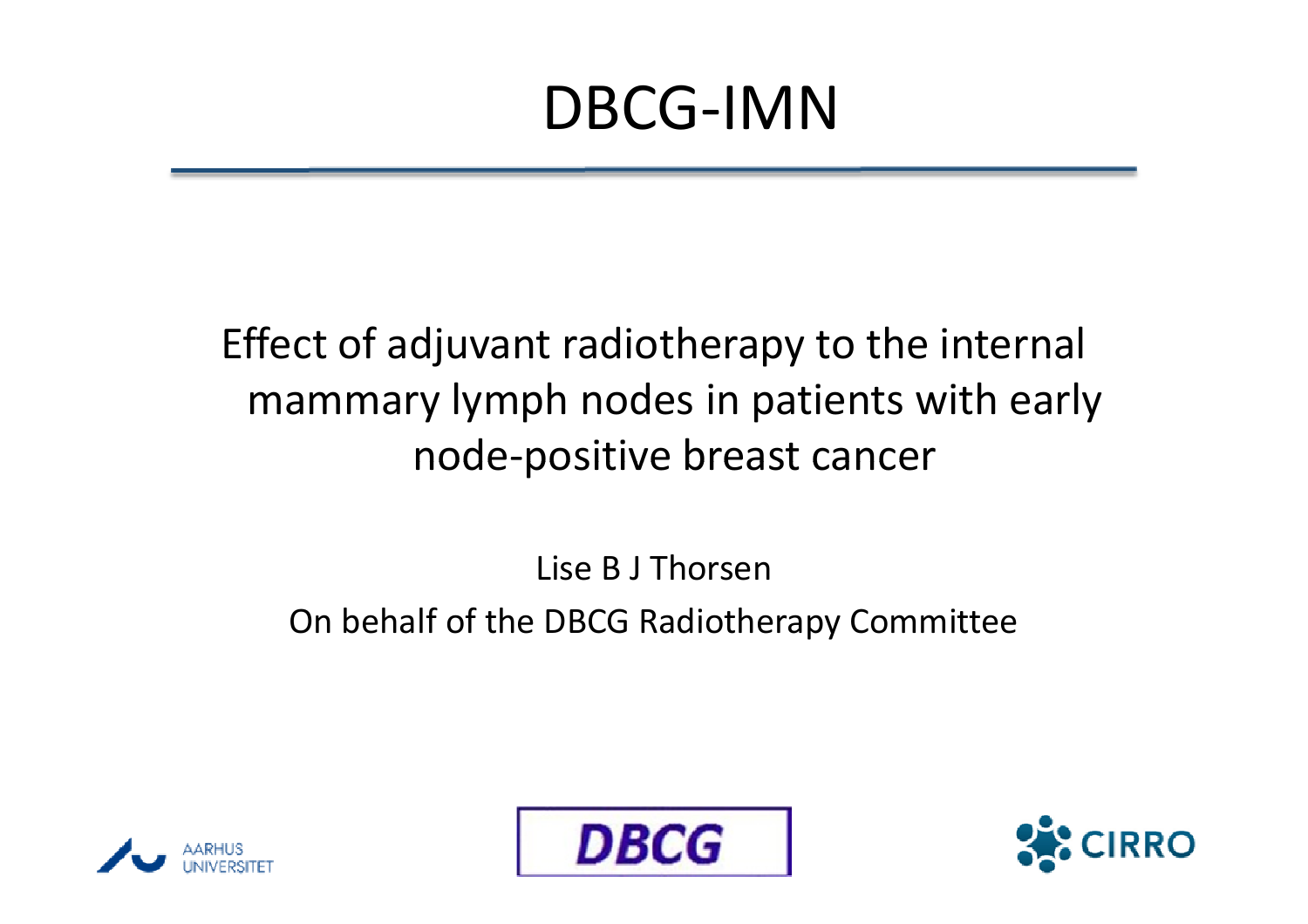- IMN metastasis
	- Often w. medial tumor/N+ disease
	- A poor prognostic sign
- Surgical studies: no beneficial effect IMN dissection
- IMN-RT: increased toxicity with earlier techniques
- No consensus on whether IMN-RT is useful







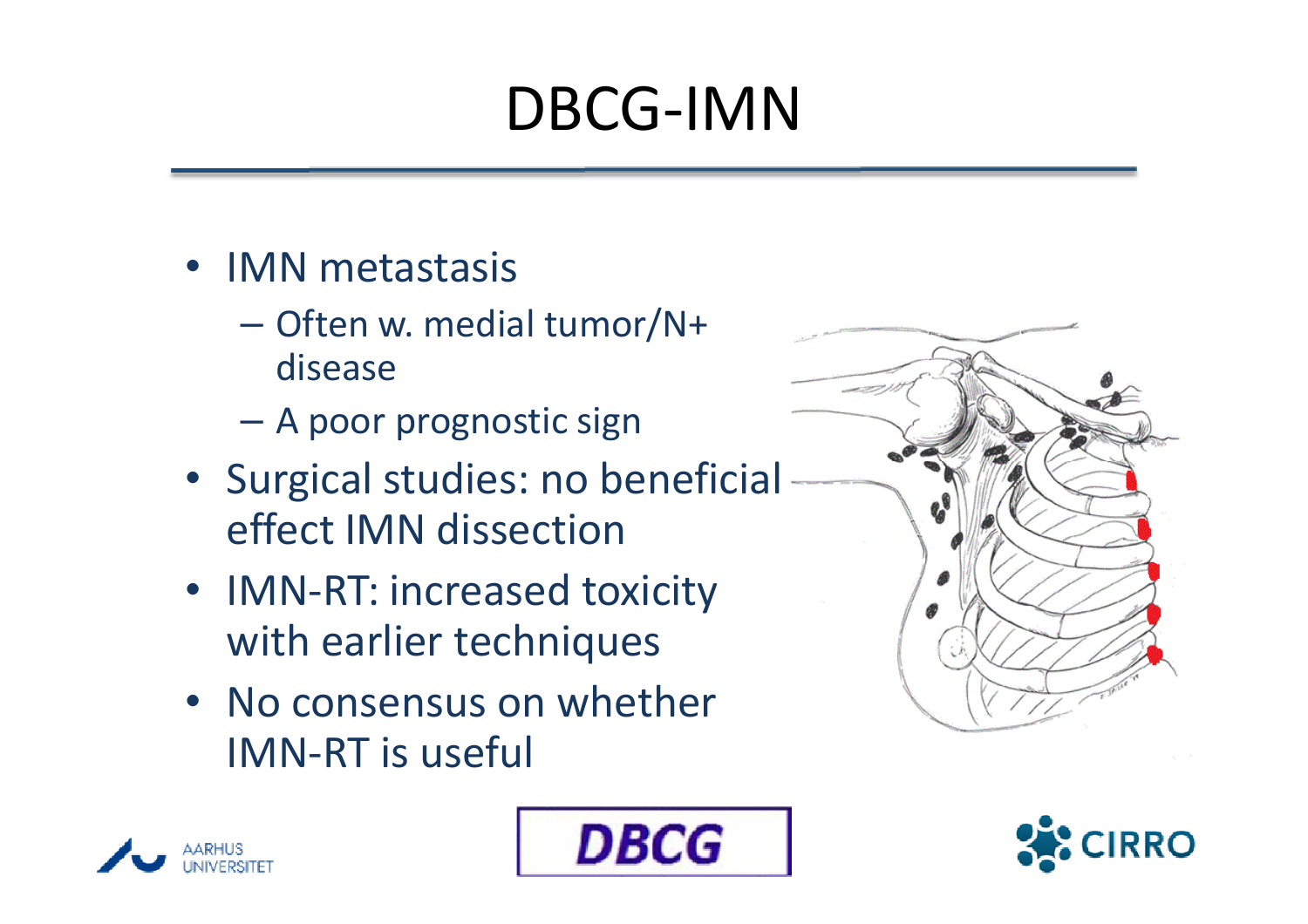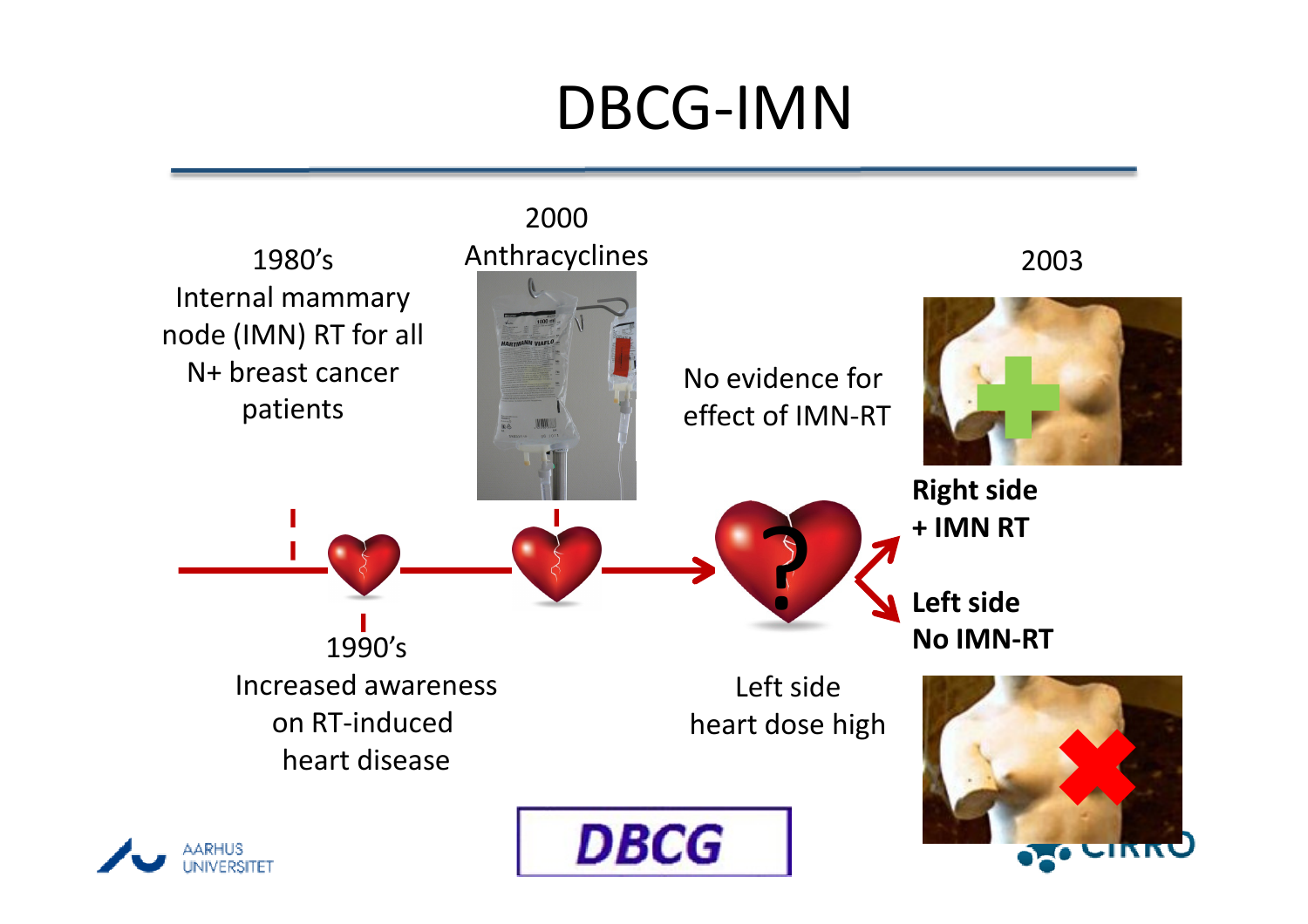

**Right side** + IMN RT



Left side No IMN-RT

↑ Breast cancer death↓ Heart death





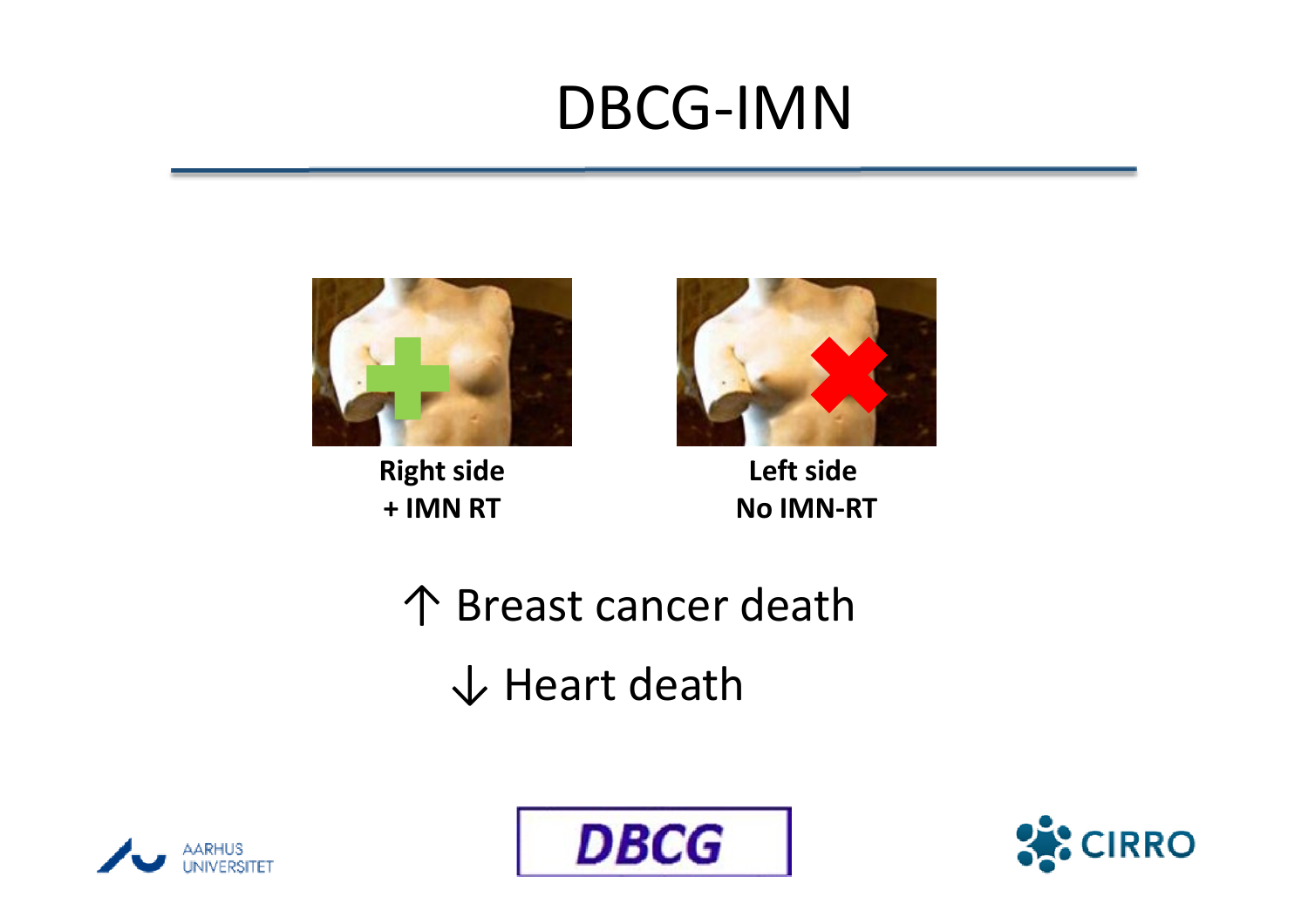# Hypotheses

In patients with early node positive breast cancer, IMN-RT

- Improves overall survival
- Prevents distant recurrence
- Decreases breast cancer mortality





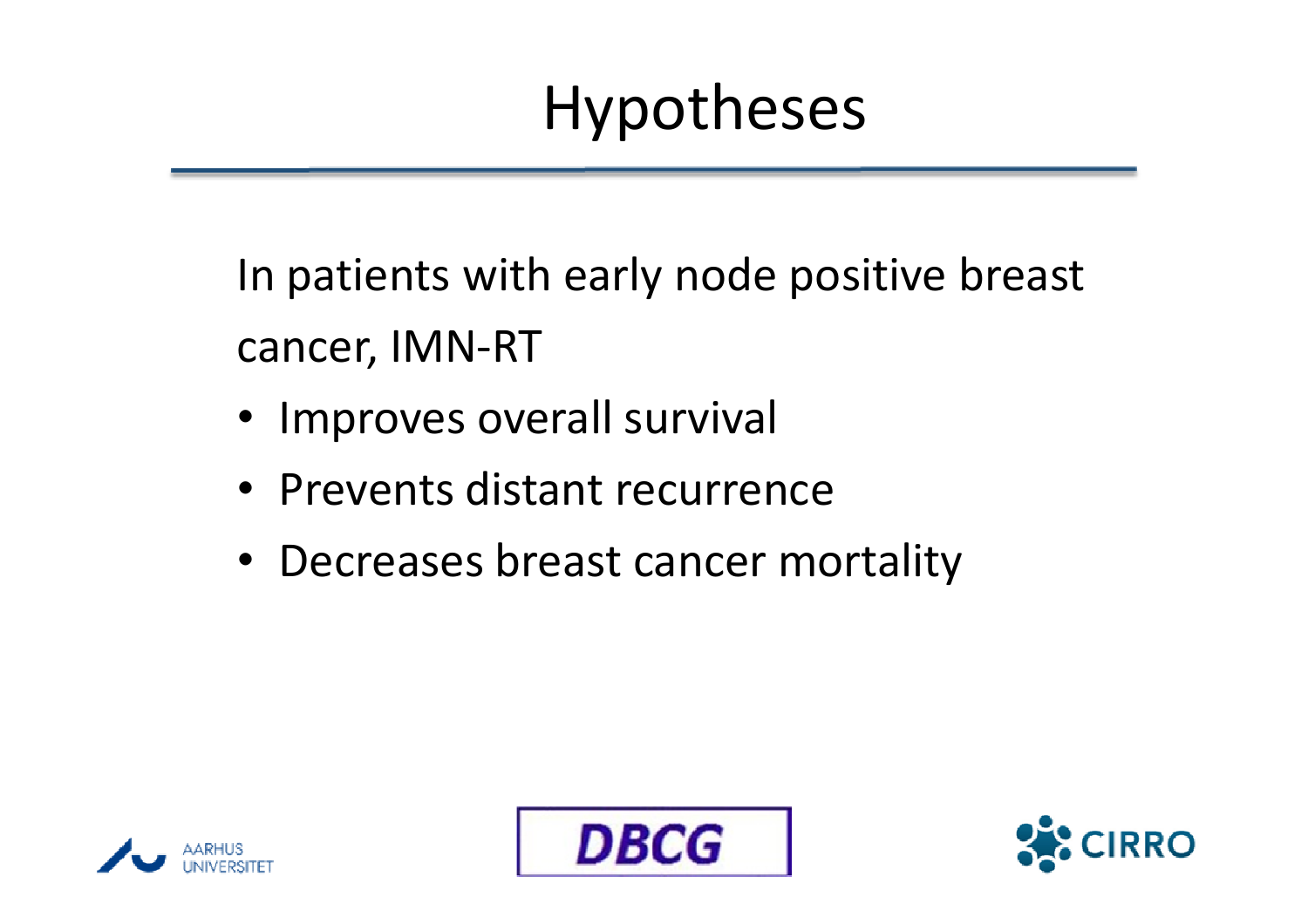# DBCG-IMN: Design

- Nation-wide population based cohort study
- Inclusion: 2003-2007
	- operable unilateral early BC
	- –- one or more macrometastatic axillary lymph nodes
	- $-$  no prior malignancies
	- –age<70 years
	- –- Treated with standard RT after introduction of new internal mammary node guidelines
	- –No recurrence earlier than 30 days after RT





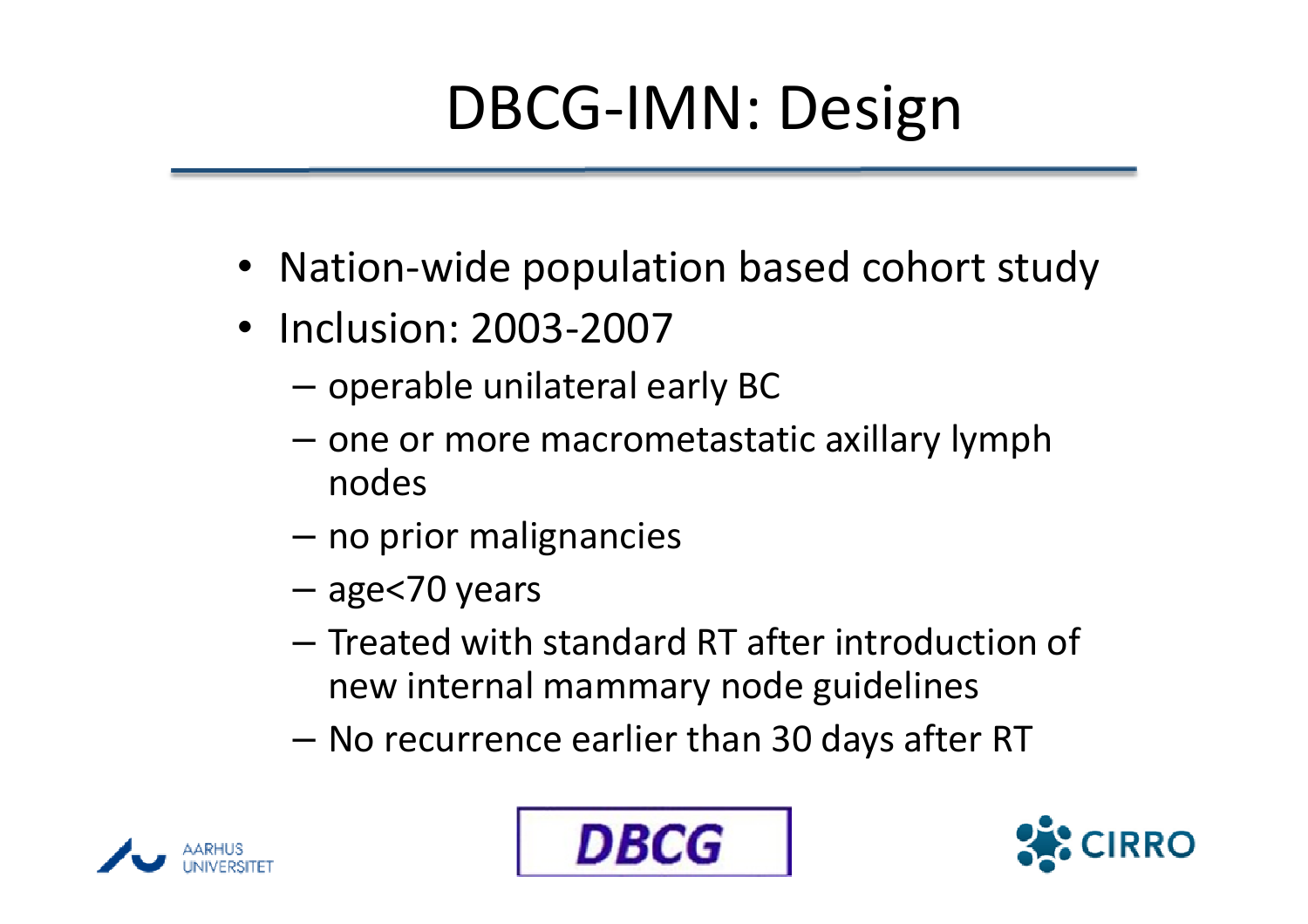# DBCG-IMN: Design

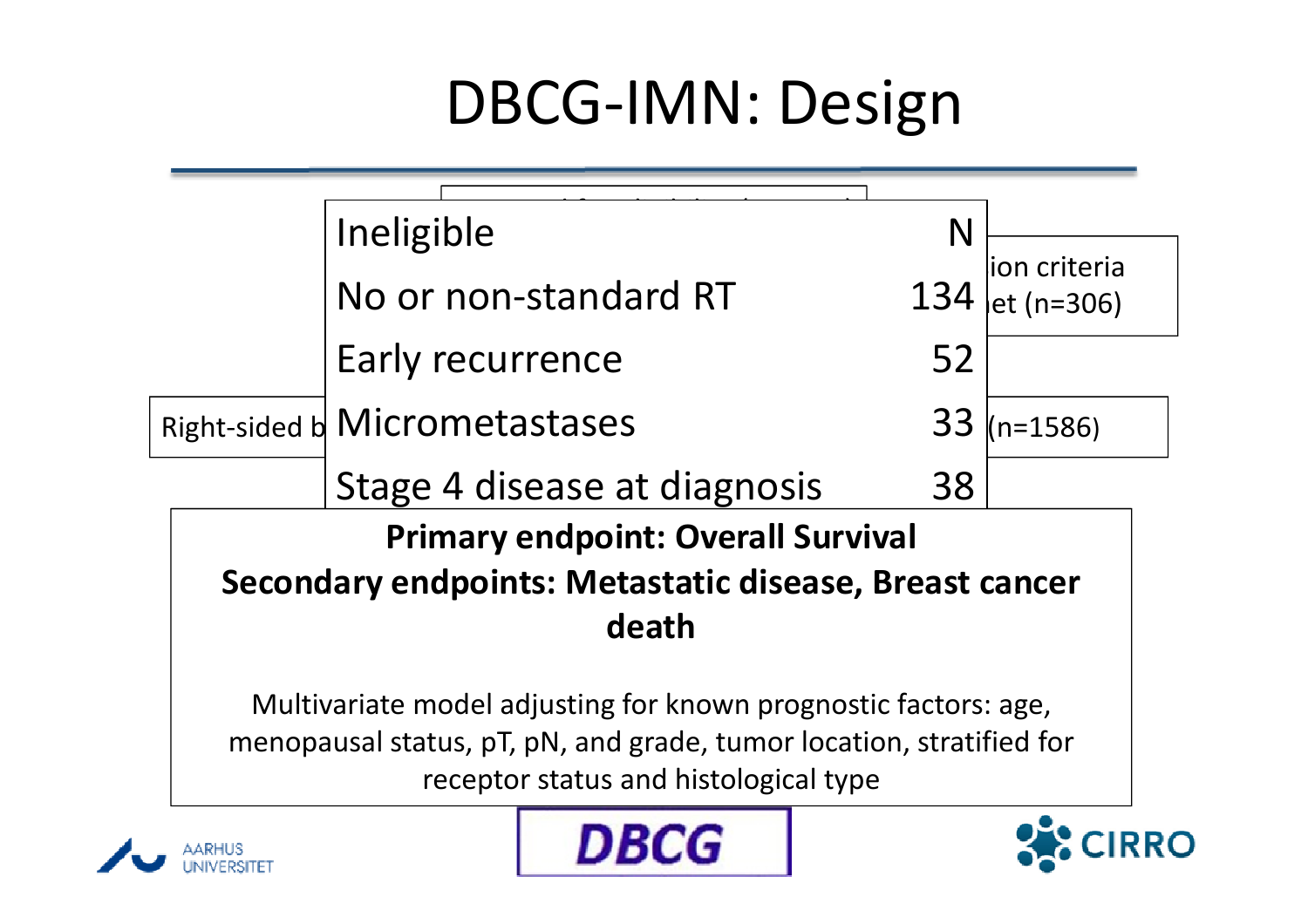#### Patient and tumor characteristics

|                                                                  | <b>IMN RT (n=1485)</b>              | <b>No IMN RT (n=1586)</b>           |
|------------------------------------------------------------------|-------------------------------------|-------------------------------------|
| Median age (range)                                               | 56 (23-70)                          | 57 (27-70)                          |
| Pre-menopausal                                                   | 611 (41%)                           | 646 (40%)                           |
| Estrogen receptor positive (%)                                   | 1202 (81%)                          | 1274 (80%)                          |
| Invasive ductal carcinoma<br>Invasive lobular carcinoma<br>Other | 1305 (88%)<br>134 (9%)<br>46 (3%)   | 1346 (85%)*<br>163 (10%)<br>77 (5%) |
| Grade I<br><b>Grade II</b><br><b>Grade III</b>                   | 307 (19%)<br>710 (48%)<br>414 (28%) | 307 (19%)<br>743 (47%)<br>456 (29%) |
| pT1<br>pT2<br>pT3                                                | 527 (36%)<br>830 (56%)<br>126 (9%)  | 556 (35%)<br>905 (57%)<br>124 (8%)  |
| pN1<br>pN2<br>pN3                                                | 867 (58%)<br>396 (27%)<br>222 (15%) | 949 (60%)<br>412 (26%)<br>225 (14%) |
| Lateral<br>Medial/central                                        | 904 (61%)<br>578 (39%)              | 943 (60%)<br>640 (40%)              |
| <b>AARHUS</b><br><b>UNIVERSITET</b>                              |                                     |                                     |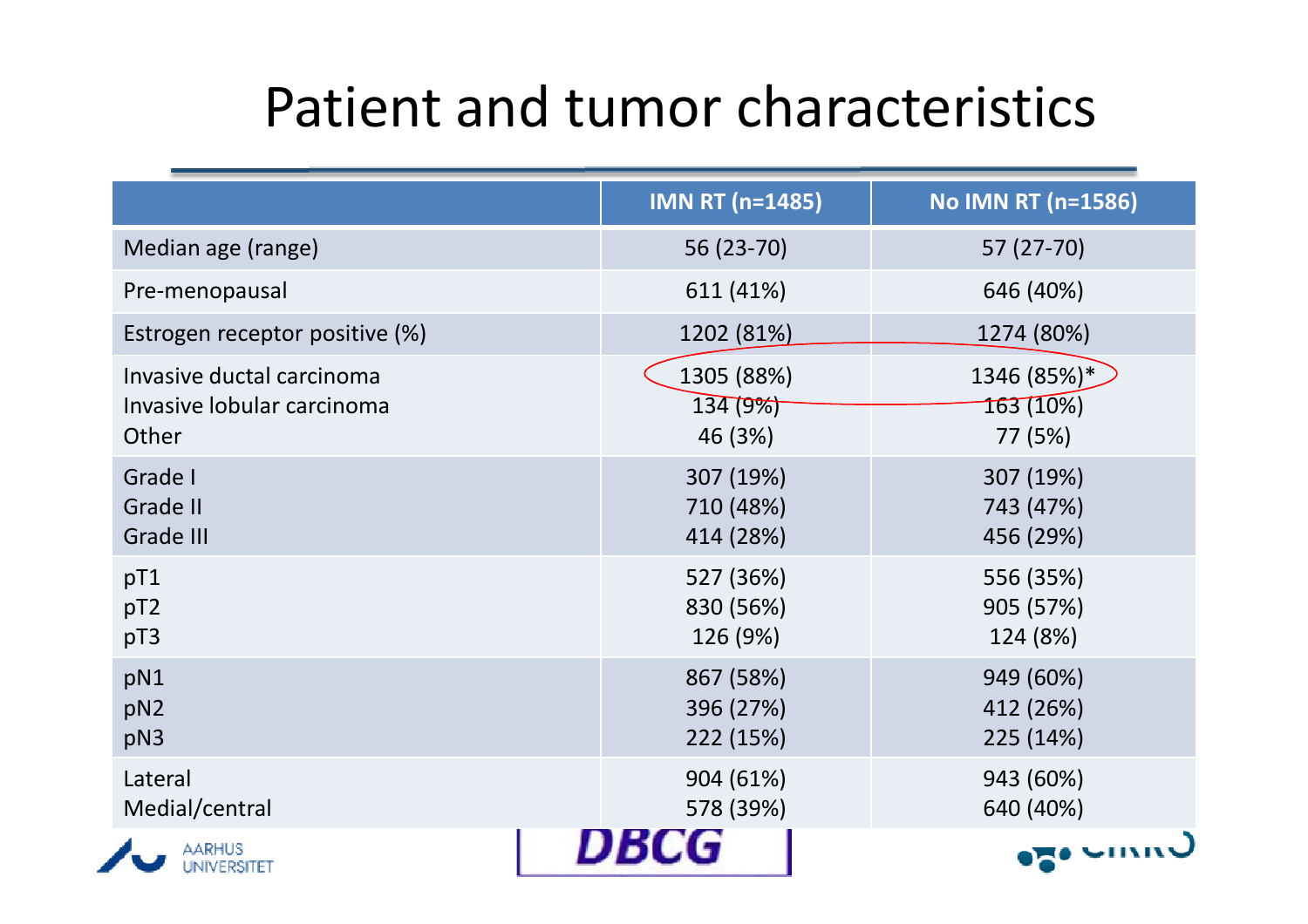## DBCG-IMN: Treatment

|                                                                                                                            | <b>IMN RT (n=1485)</b>                             | <b>No IMN RT (n=1586)</b>                         |
|----------------------------------------------------------------------------------------------------------------------------|----------------------------------------------------|---------------------------------------------------|
| Radiotherapy: 48 Gy/24 F<br>$IMN-RT(%)$<br>Axillary level II-III (%)<br>Axillary level I-II-III (%)<br>Boost after BCS (%) | 1431 (96%)<br>1213 (82%)<br>272 (18%)<br>176 (33%) | 161 (10%)<br>1294 (82%)<br>292 (18%)<br>164 (30%) |
| Type of surgery<br>Mastectomy $+ AC(% \theta)$<br>Breast conserving +AC(%)                                                 | 959 (65%)<br>526 (35%)                             | 1048 (66%)<br>538 (34%)                           |
| Systemic treatment<br>Anti-hormonal therapy (%)<br>Chemotherapy (%)<br>Both $(\%)$                                         | 697 (47%)<br>274 (19%)<br>514 (35%)                | 741 (47%)<br>304 (19%)<br>541 (34%)               |





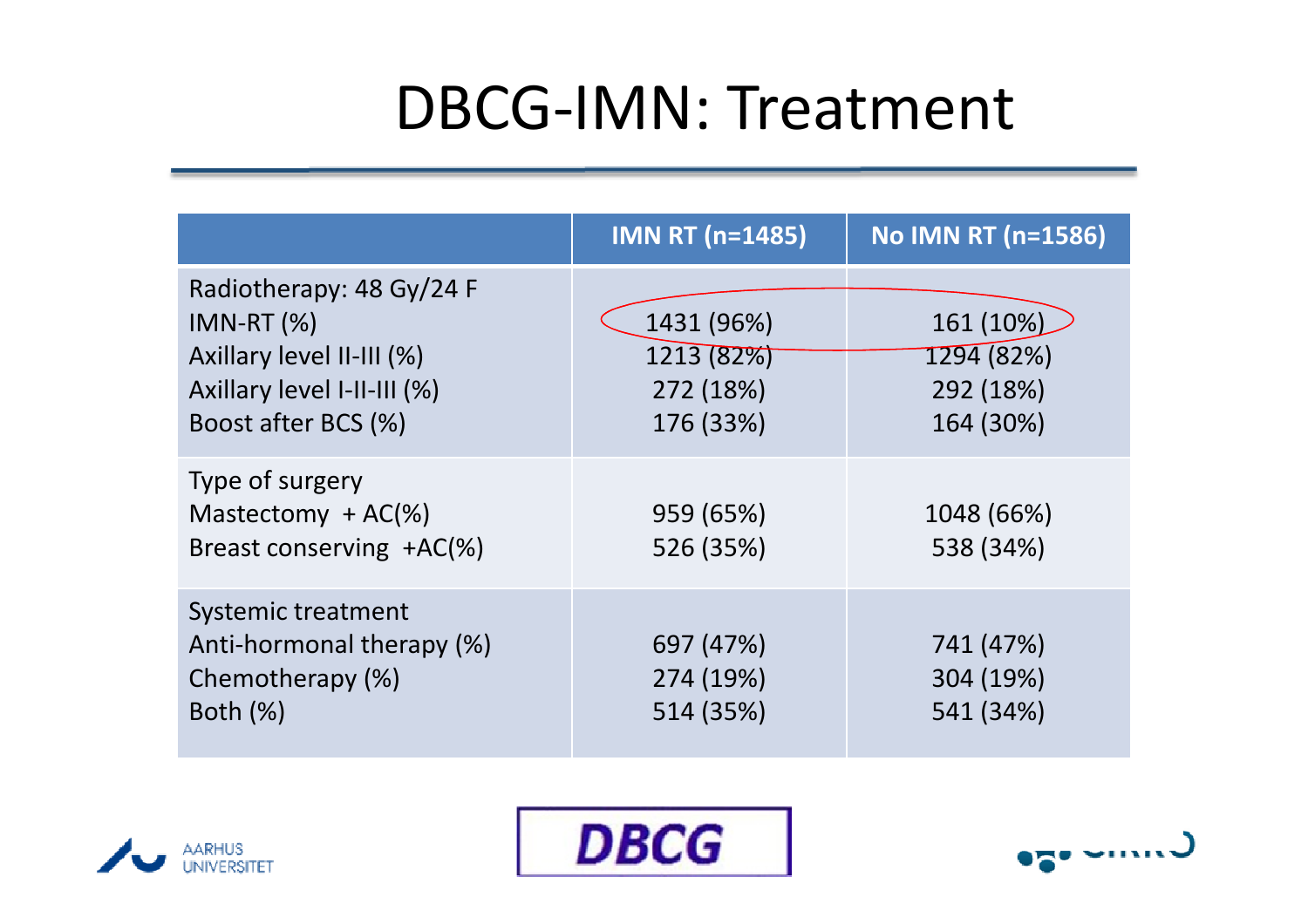#### DBCG-IMN: QA RT-techniques

- • Doses to normal tissuesacceptable
- IMN-RT intended: Someunderdosage
- IMN-RT NOT intended: Somedose unavoidable
- ->Possible dilution of measurable IMN-RT effect!







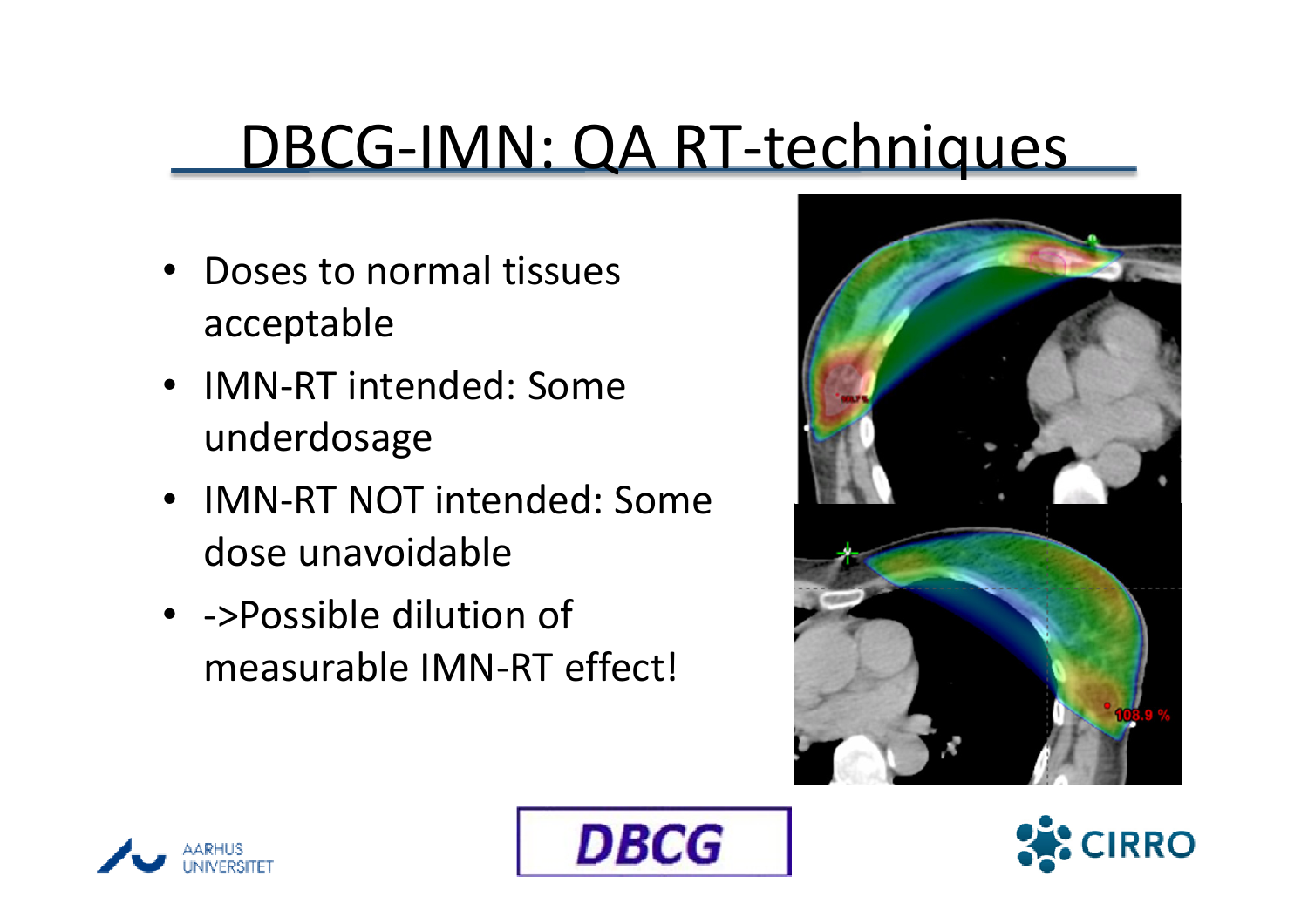#### Pattern of recurrence

| <b>Pattern of recurrence</b><br><b>Median FU= 8.0 years</b> | <b>IMN RT</b><br>$(n=1485)$ | <b>No IMN RT</b><br>$(n=1586)$ |
|-------------------------------------------------------------|-----------------------------|--------------------------------|
| Local recurrence                                            | 29 (2.0 %)                  | 21(1.3%)                       |
| Regional lymph node<br>recurrence                           | 10(0.7%)                    | 15 (0.9 %)                     |
| <b>Contralateral breast</b><br>cancer                       | 39 (2.6 %)                  | 36 (2.3 %)                     |
|                                                             |                             |                                |





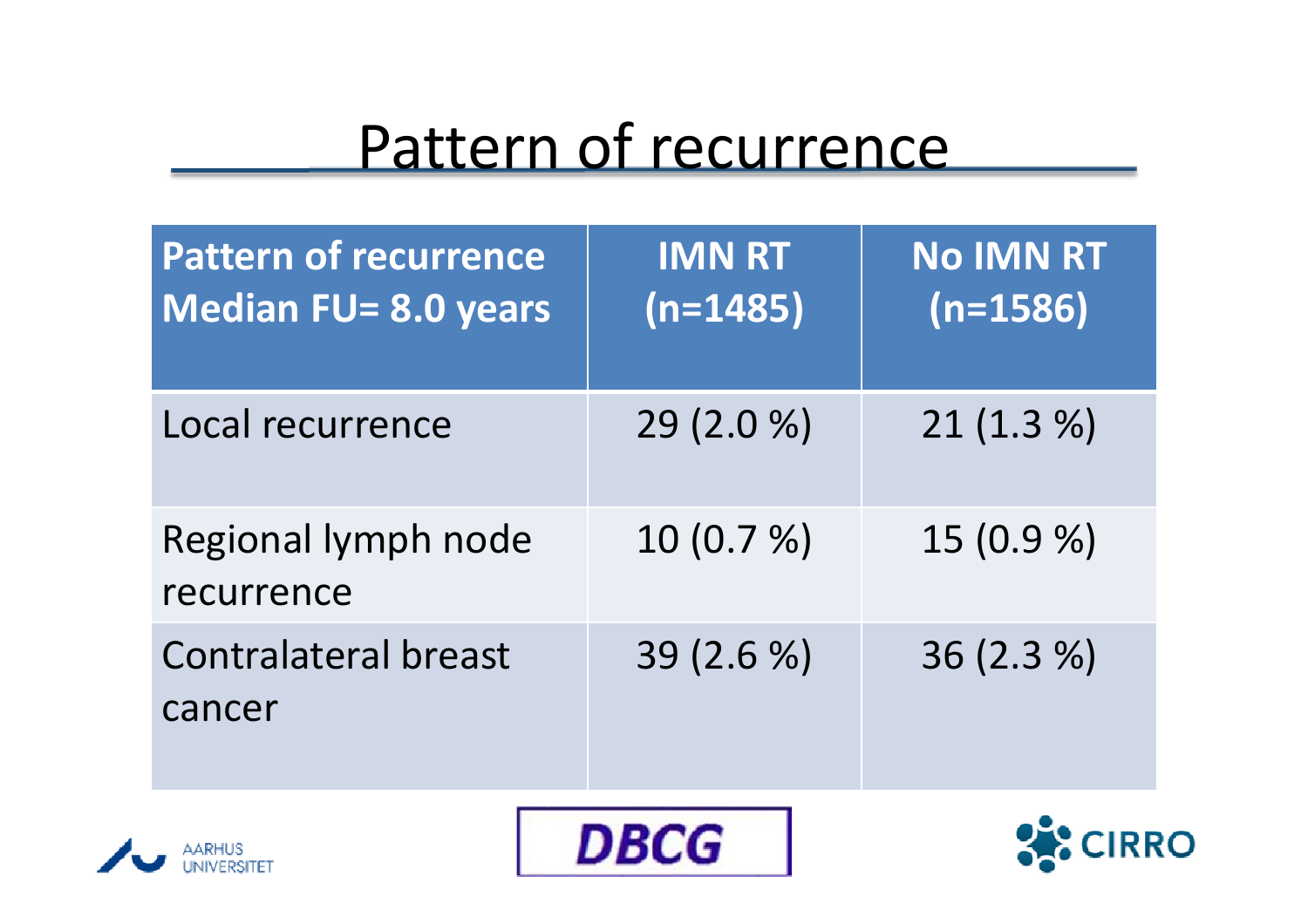#### Distant recurrence

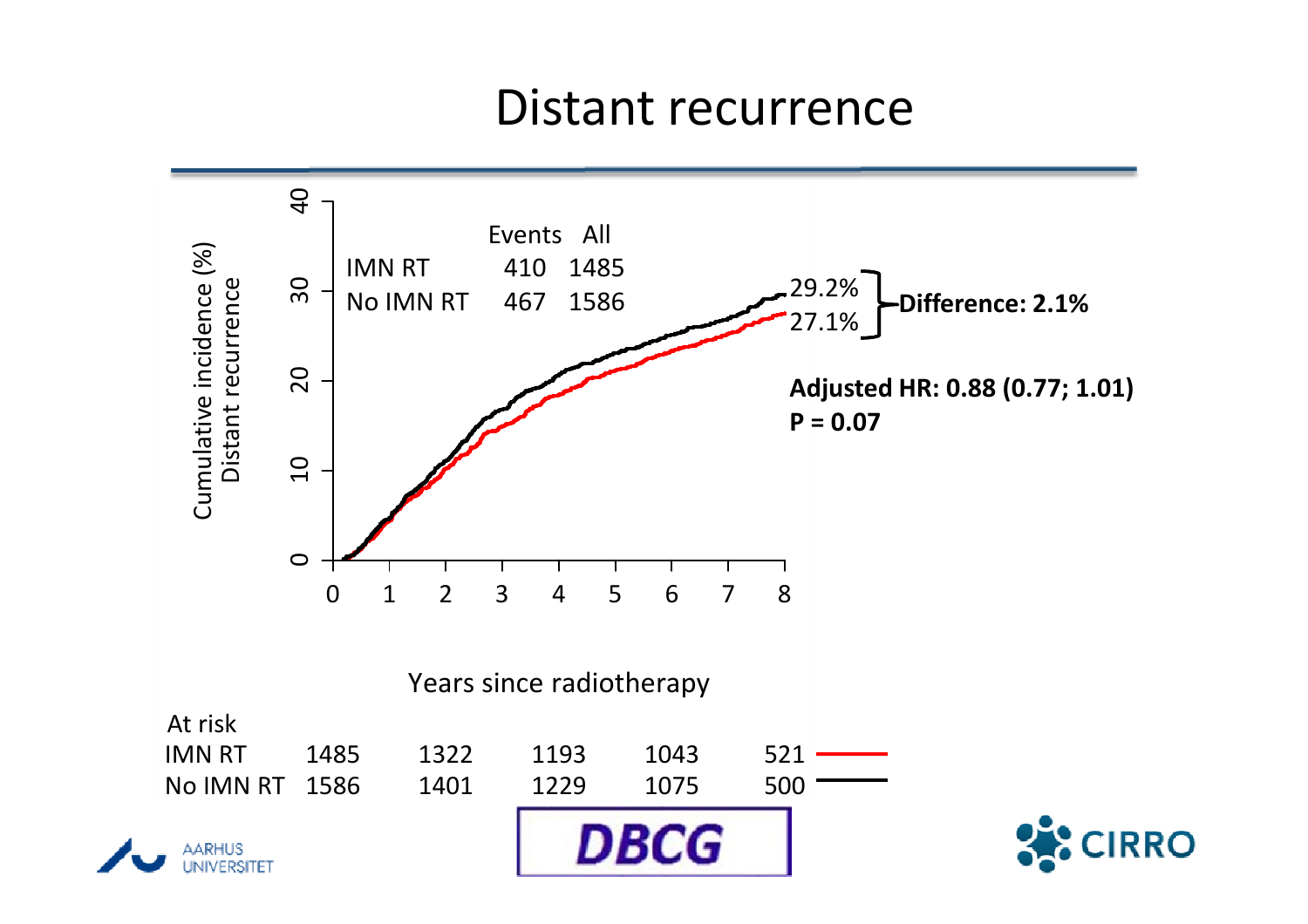## Secondary endpoint **Breast cancer mortality**

| <b>Cause of death</b><br><b>Median FU= 8yrs</b> | <b>IMN RT</b><br>$(n=1485)$ | <b>No IMN RT</b><br>$(n=1586)$ |
|-------------------------------------------------|-----------------------------|--------------------------------|
| <b>Breast cancer</b>                            | 324                         | 390                            |
| Cardiovascular                                  | 9                           | 9                              |
| Other malignancy                                | 26                          | 39                             |
| Other                                           | 21                          | 32                             |
| Unknown                                         |                             | 3                              |





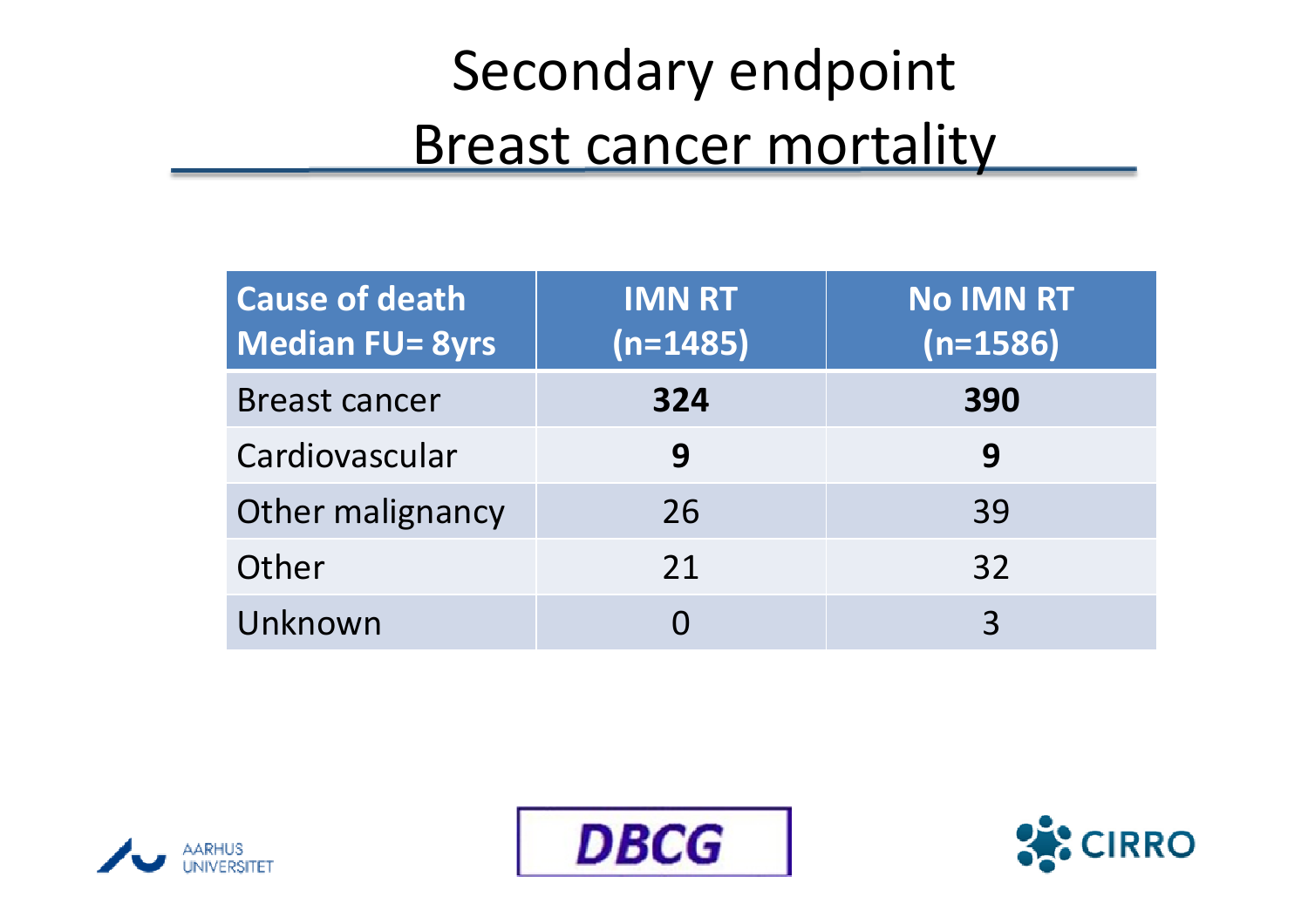#### Breast cancer mortality

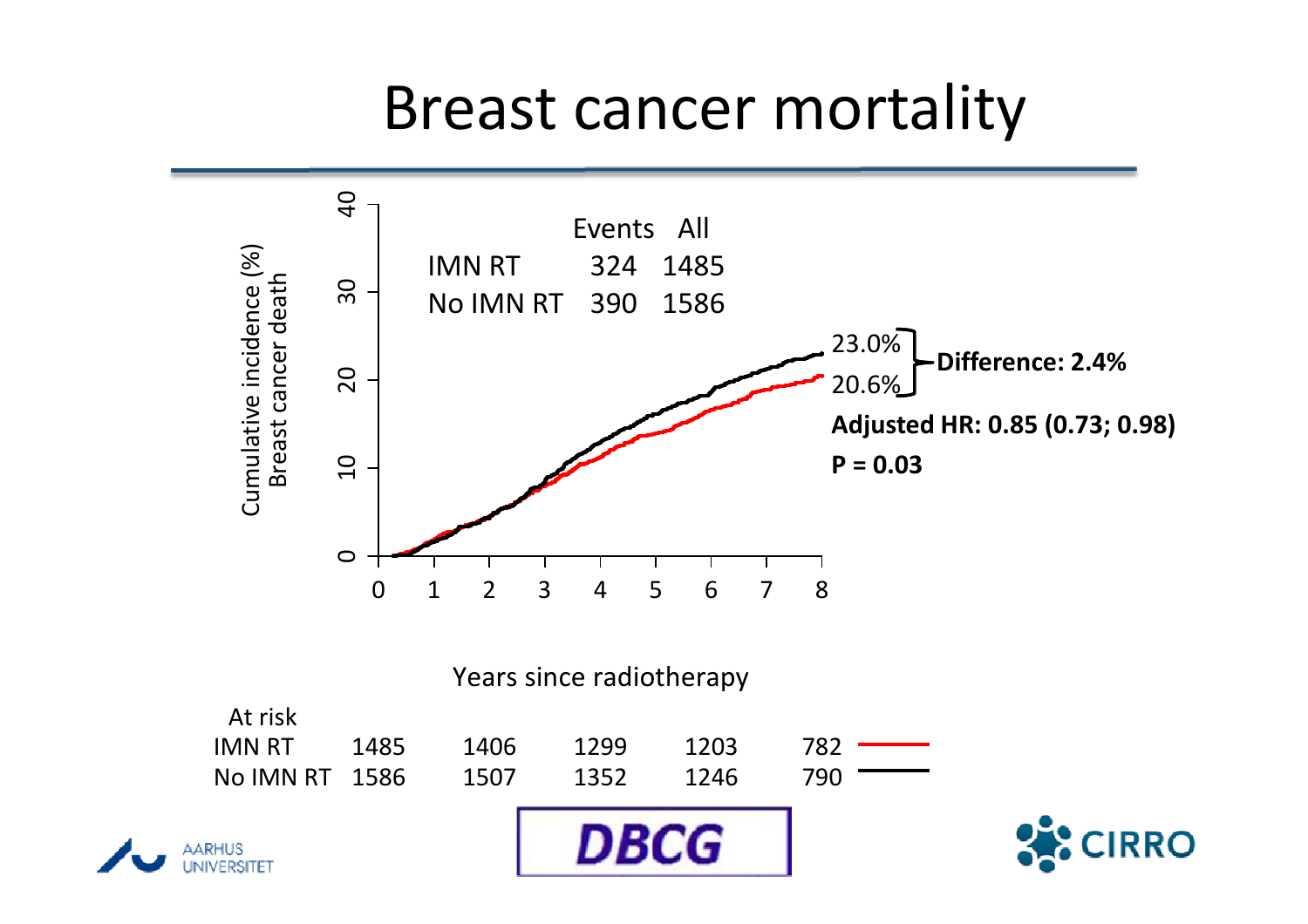#### Primary endpoint: Overall Survival

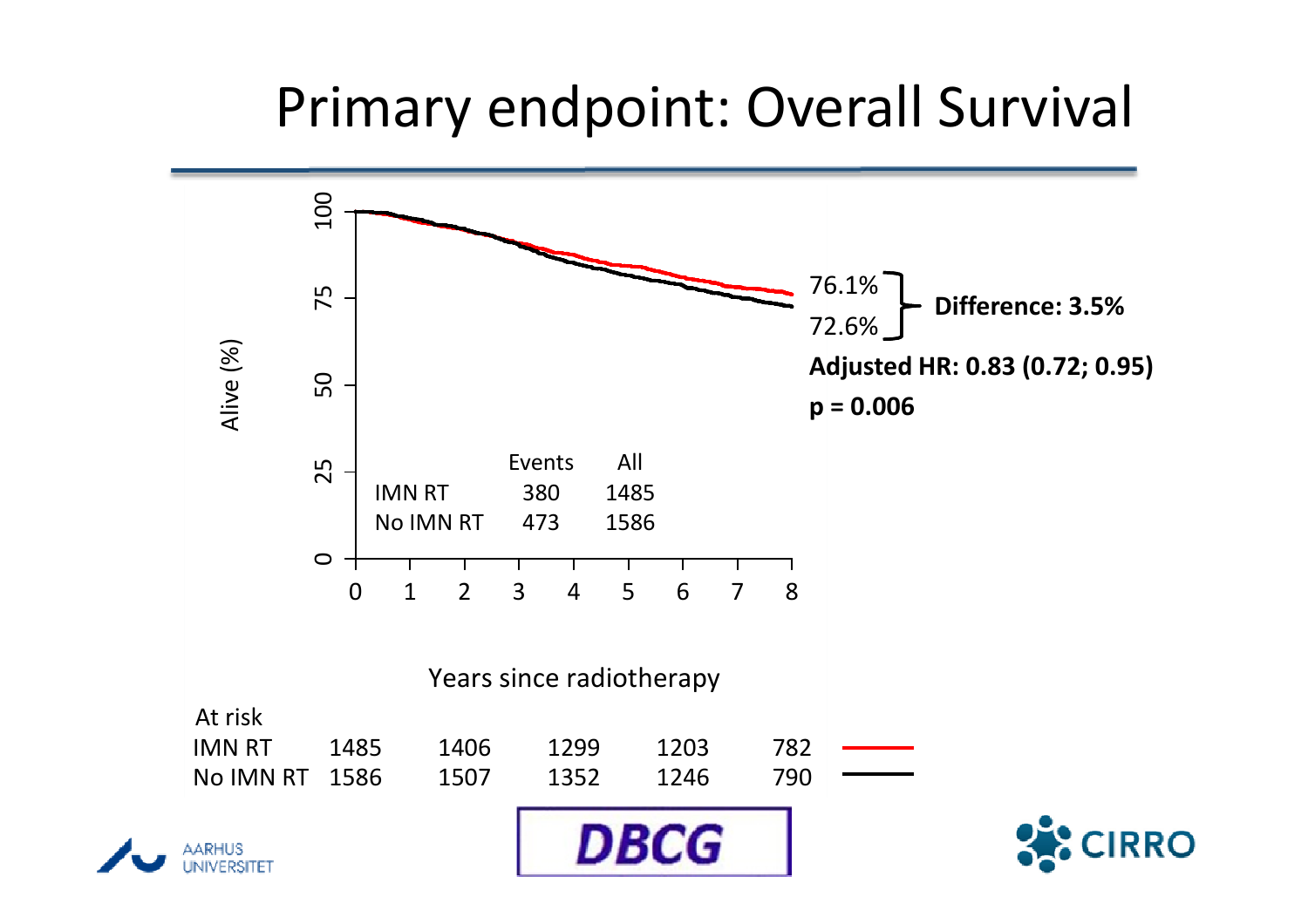# Association:  $\checkmark$  - Causality?

- Increasing risk of IMN metastasis with:
	- –Increasing number of positive axillary lymph nodes
	- –Medial/central tumor location





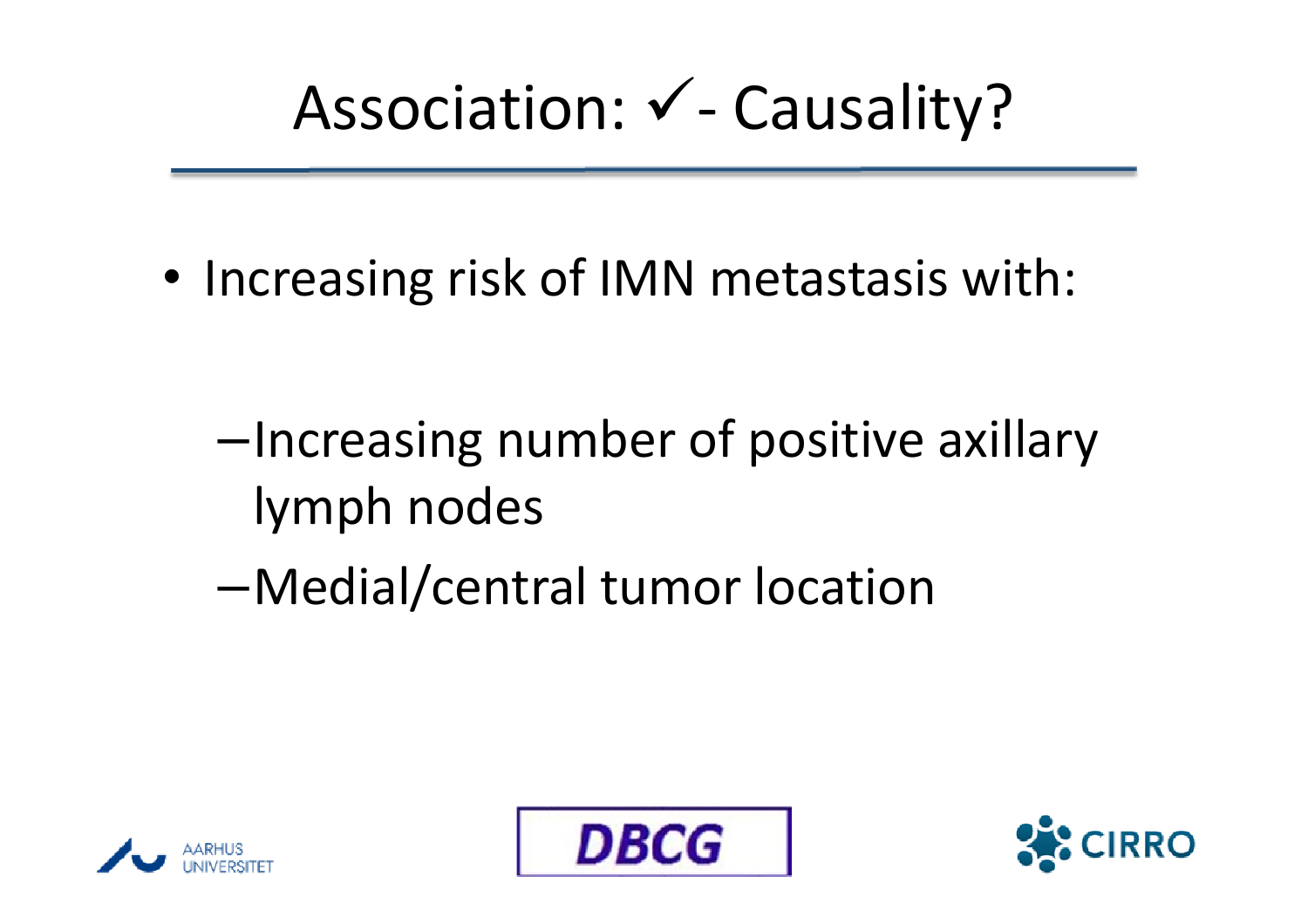## Subgroup analysisEndpoint: Overall survival

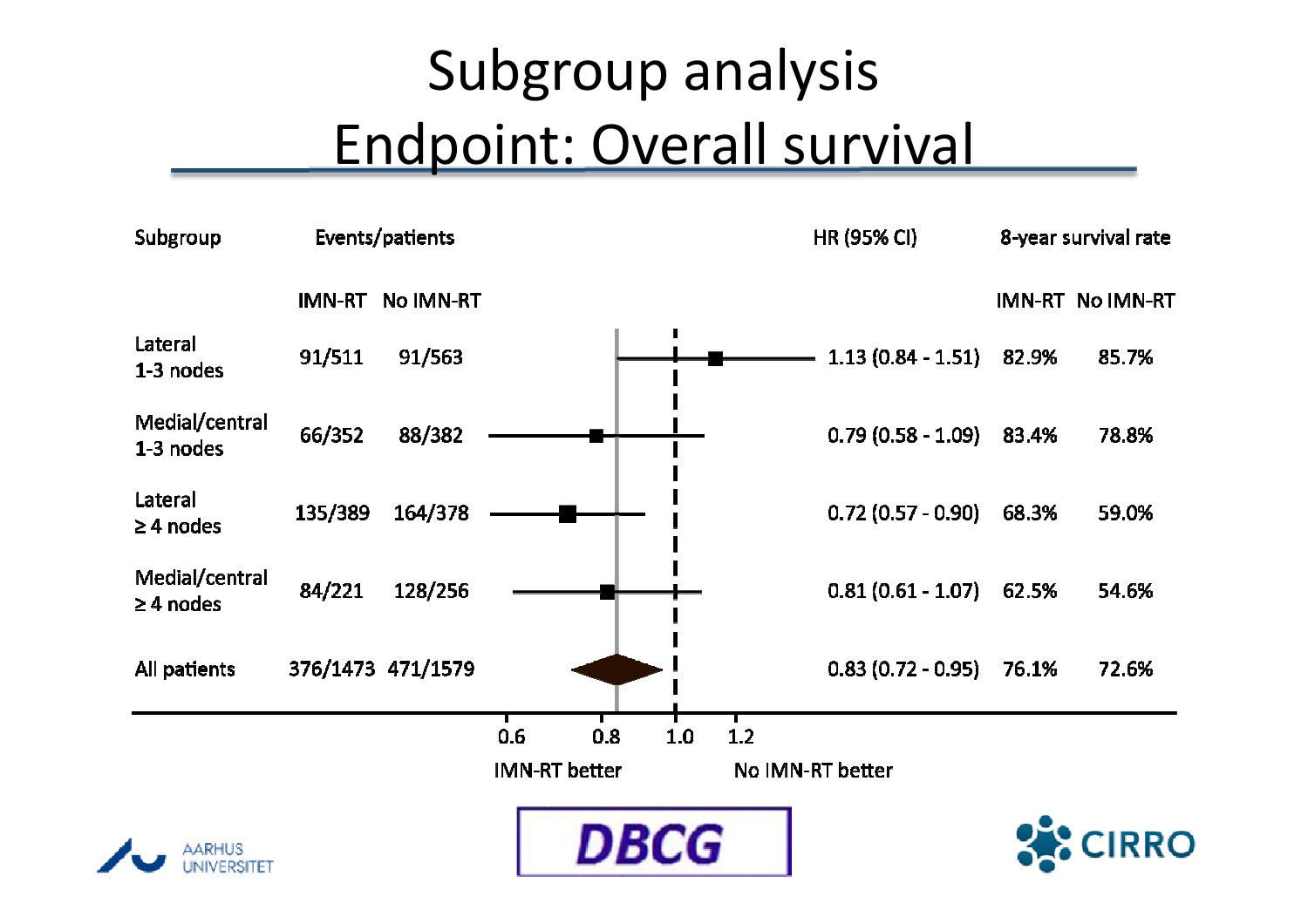# DBCG-IMN: Conclusion

- Overall survival improved with IMN-RT
- Risk of metastatic disease decreased with IMN-RT
- Risk of breast cancer death decreased with IMN-RT





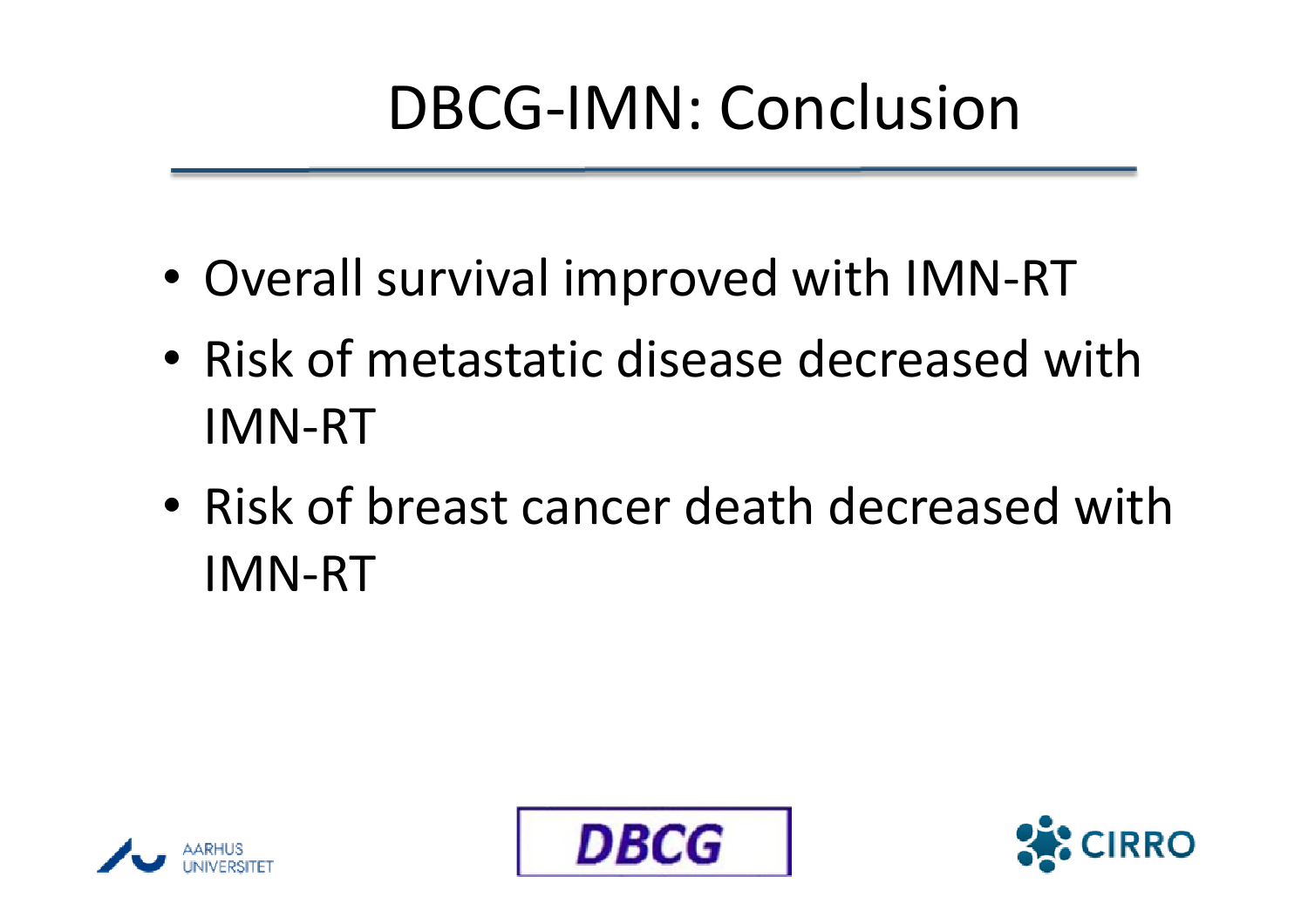# DBCG-IMN: Conclusion

Benefit increased with

- Increasing number of lymph nodes involved
- Medial or central tumor location





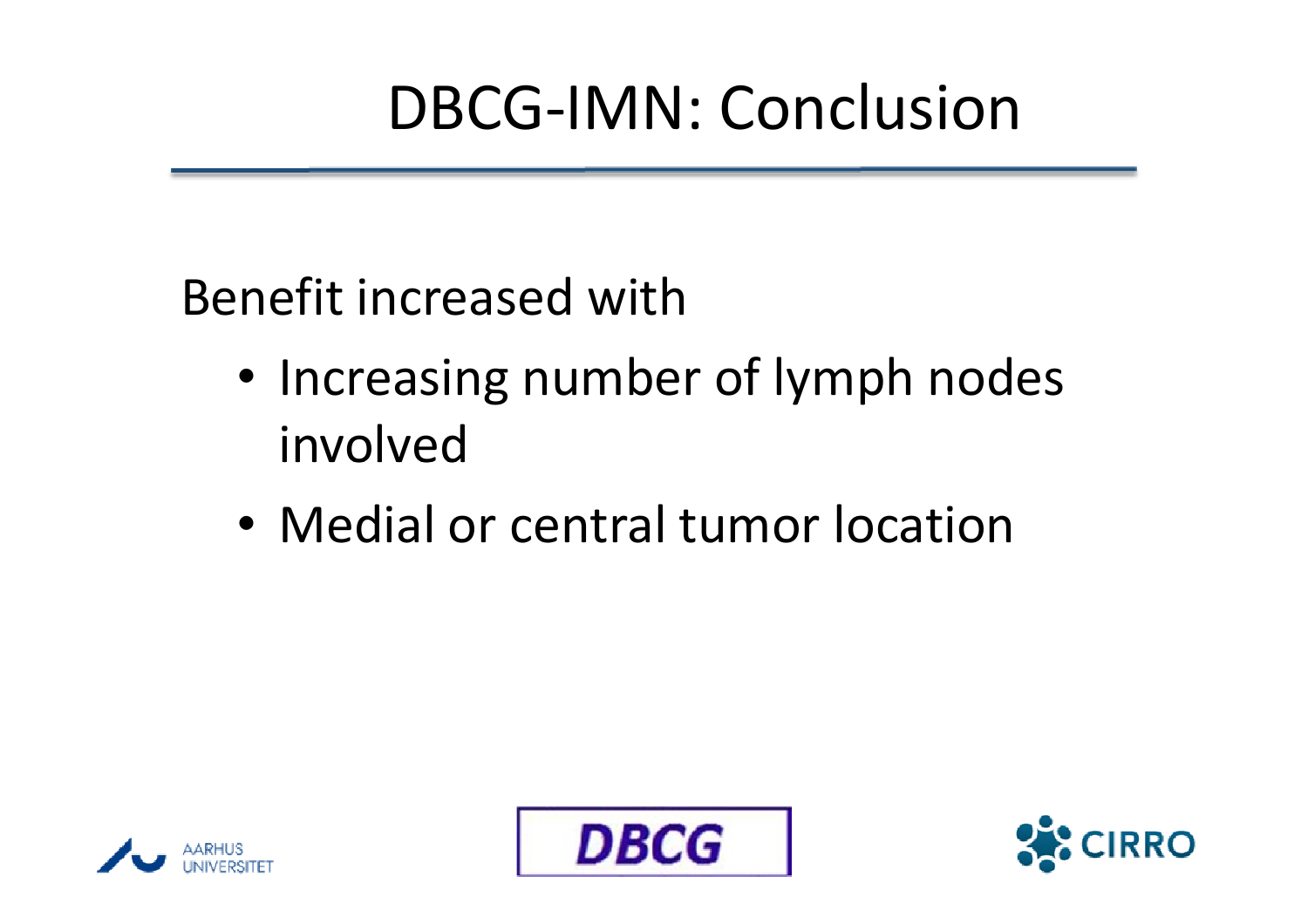# Acknowledgements

This work was supported by:

- The Danish Cancer Society
- CIRRO the Lundbeck Foundation Center for Interventional Research in Radiation **Oncology**
- The Breast Friends Cancer Campaign
- Max and Inger Wørzners Memorial Foundation





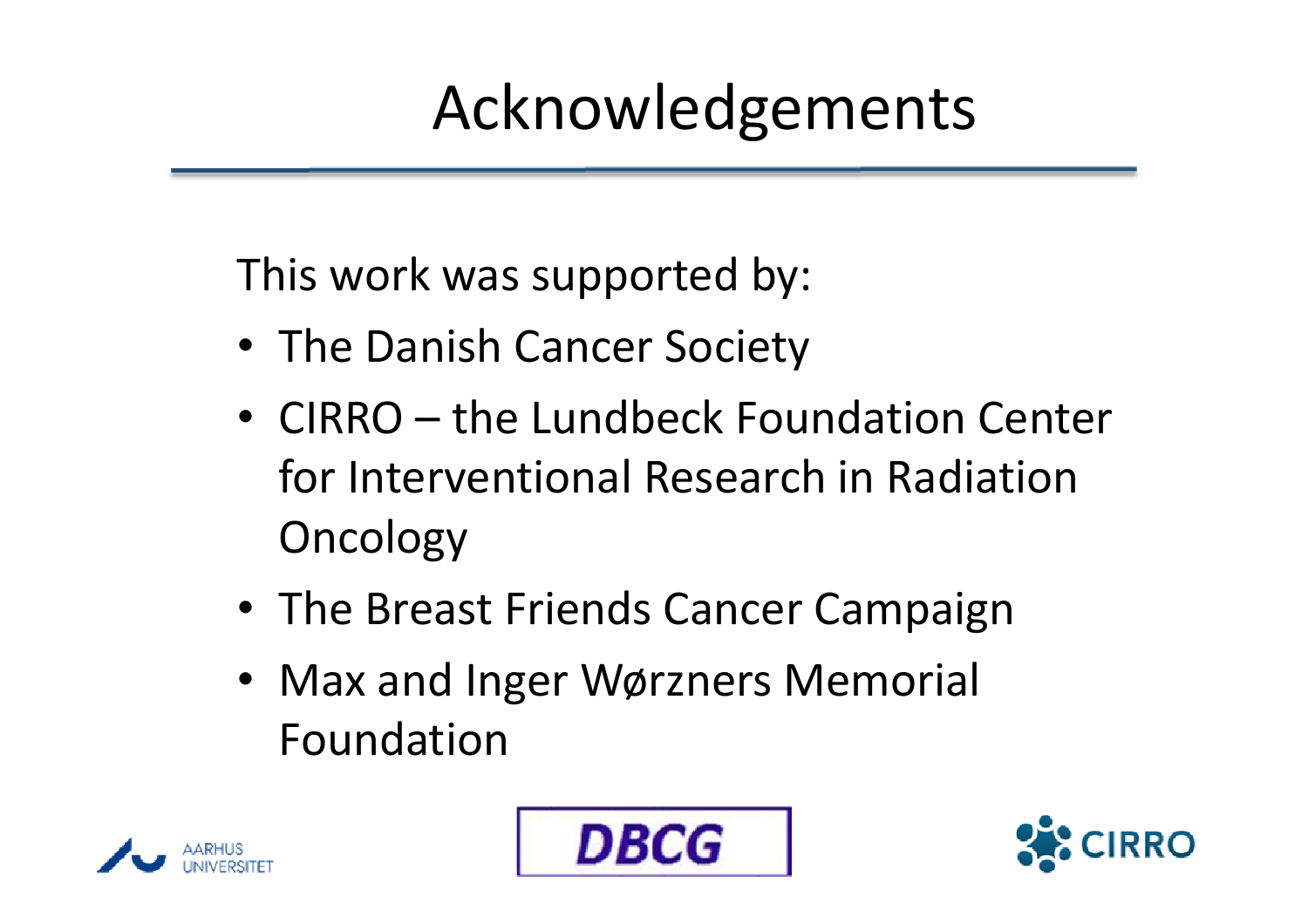## Evidence 2013-14

#### •EBCTCG meta-analysis

- •RT after mastectomy+axillary dissection
- • 20 years results: RT reduced breast cancer mortality (BCM) for all (n=3086) N+ patients, effect both in pts with 1-3 and 4+ positive nodes

#### •EORTC 22922-10925

- • 4004 pts. with medial/central tumor and/or N+ disease randomised to medial supraclavicular (MS) and IMN-RT
- • 10 year results: Improved DFS and D-DFS with MS+IMN-RT, OS borderline significant
- • MA.20
	- • 1832 pts. randomised to whole breast irradiation (WBI) versus WBI + regional RT, 85 % of patients with 1-3 nodes positive
	- $\bullet$  5 year results: Improved DFS and D-DFS with addition of regional RT, OS borderline significant